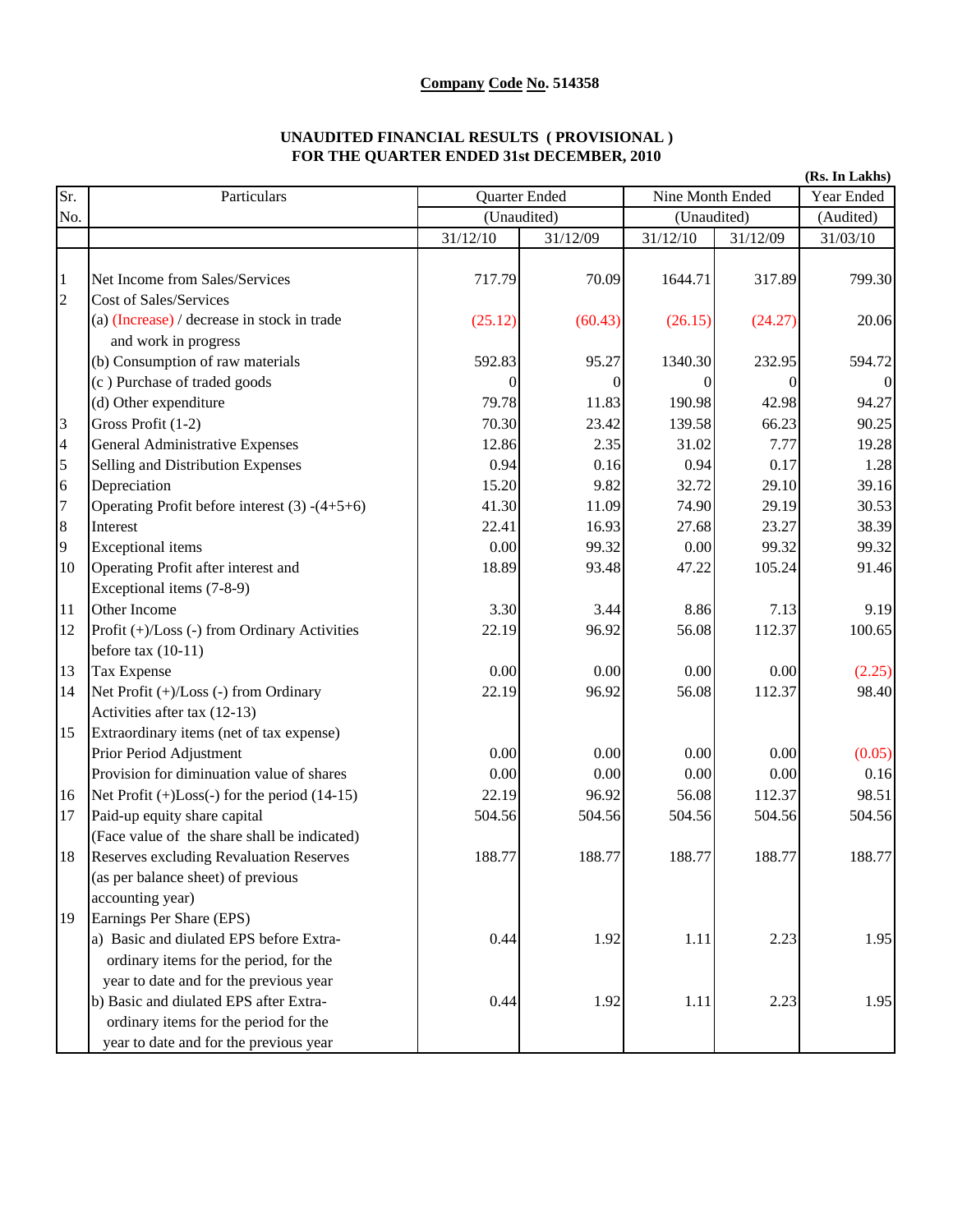|    |                                                        | -- 2 ---   |            |            |            |            |
|----|--------------------------------------------------------|------------|------------|------------|------------|------------|
| 20 | Public shareholding                                    |            |            |            |            |            |
|    | Number of shares (in Lacs)                             | 23.40      | 26.80      | 23.40      | 26.80      | 25.24      |
|    | Percentage of shareholding<br>$\sim$                   | 46.39%     | 53.13%     | 46.39%     | 53.13%     | 50.03%     |
| 21 | Promoters and promoter group shareholding              |            |            |            |            |            |
|    | a) Pledged/Encumbered                                  |            |            |            |            |            |
|    | - Number of shares                                     | <b>NIL</b> | <b>NIL</b> | <b>NIL</b> | <b>NIL</b> | <b>NIL</b> |
|    | - Percentage of shares (as a % of the                  |            |            |            |            |            |
|    | total shareholding of promoter and                     |            |            |            |            |            |
|    | promoter group)                                        |            |            |            |            |            |
|    | - Percentage of shares (as a % of the                  | <b>NIL</b> | <b>NIL</b> | <b>NIL</b> | <b>NIL</b> | <b>NIL</b> |
|    | total share capital of the company)                    |            |            |            |            |            |
|    | b) Non-encumbered                                      |            |            |            |            |            |
|    | Number of shares (In lacs)<br>$\overline{\phantom{a}}$ | 26.74      | 23.34      | 26.74      | 23.34      | 25.21      |
|    | - Percentage of shares (as a % of the                  |            |            |            |            |            |
|    | total shareholding of promoter and                     | 100%       | 100%       | 100%       | 100%       | 100%       |
|    | promoter group)                                        |            |            |            |            |            |
|    | - Percentage of shares (as a % of the                  | 53.61%     | 46.87%     | 53.61%     | 46.87%     | 49.96%     |
|    | total share capital of the company)                    |            |            |            |            |            |
|    |                                                        |            |            |            |            |            |